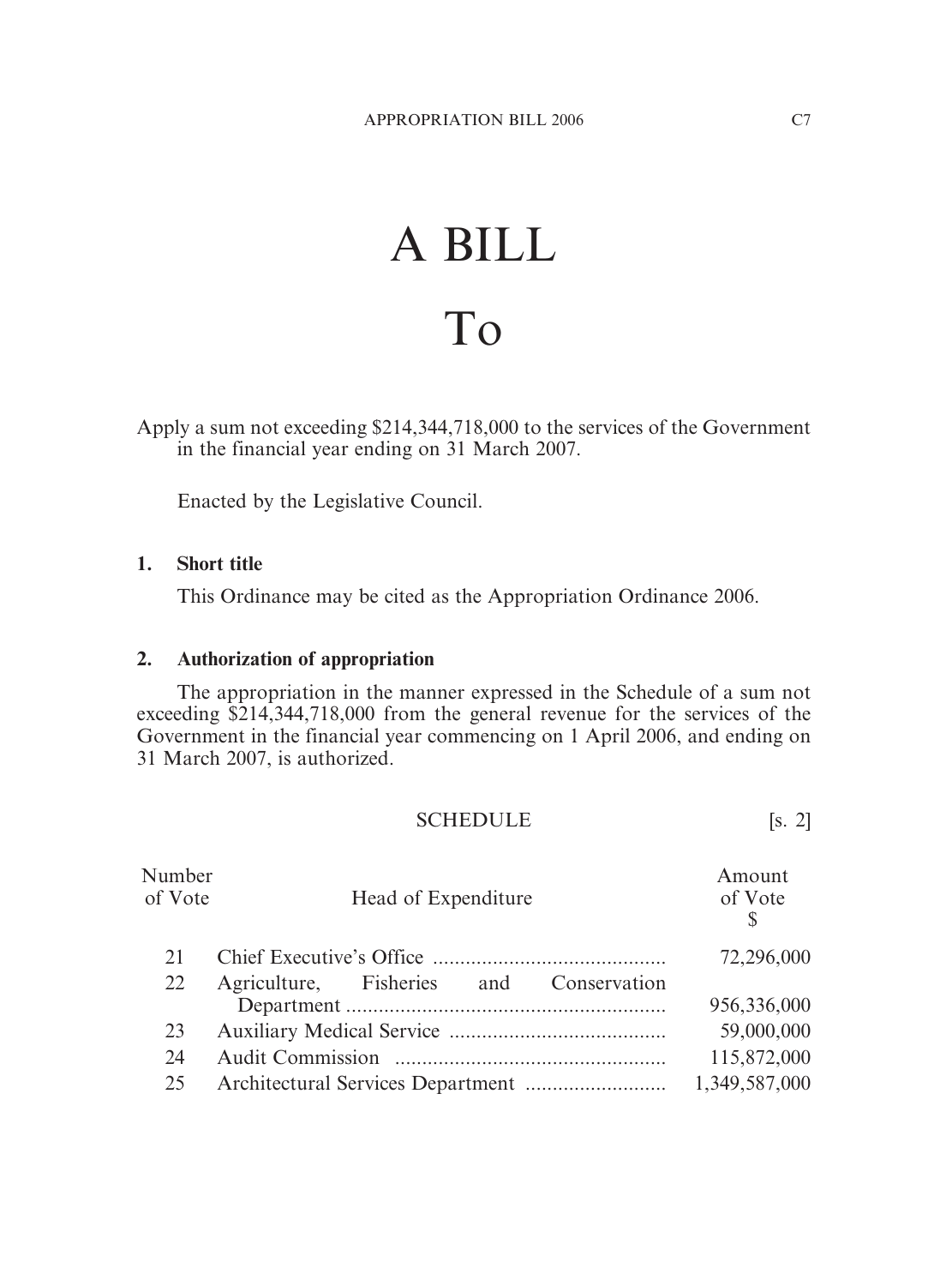| Number<br>of Vote | Head of Expenditure                                                                                                                       | Amount<br>of Vote<br>$\mathbb{S}$ |
|-------------------|-------------------------------------------------------------------------------------------------------------------------------------------|-----------------------------------|
| 26                |                                                                                                                                           | 529,552,000                       |
| 27                |                                                                                                                                           | 72,500,000                        |
| 28                |                                                                                                                                           | 635,969,000                       |
| 30                |                                                                                                                                           | 2,379,726,000                     |
| 31                |                                                                                                                                           | 1,975,440,000                     |
| 33                | Civil Engineering and Development Department                                                                                              | 1,292,813,000                     |
| 35                | Government Secretariat: Beijing Office                                                                                                    | 47,369,000                        |
| 37                |                                                                                                                                           | 3,061,952,000                     |
| 39                |                                                                                                                                           | 1,573,228,000                     |
| 42                | Electrical and Mechanical Services Department                                                                                             | 289,696,000                       |
| 44                | Environmental Protection Department                                                                                                       | 2,044,536,000                     |
| 45                |                                                                                                                                           | 3,020,985,000                     |
| 46                |                                                                                                                                           | 4,213,218,000                     |
| 47                | Government Secretariat: Office of the Government                                                                                          | 564,313,000                       |
| 48                |                                                                                                                                           | 245,157,000                       |
| 49                | Food and Environmental Hygiene Department                                                                                                 | 3,944,684,000                     |
| 51                |                                                                                                                                           | 1,711,869,000                     |
| 53<br>55          | Government Secretariat: Home Affairs Bureau<br>Government Secretariat: Commerce, Industry and<br>Technology Bureau (Communications<br>and | 754,545,000                       |
|                   |                                                                                                                                           | 122,114,000                       |
| 59                | Government Logistics Department                                                                                                           | 450,445,000                       |
| 60                |                                                                                                                                           | 1,950,753,000                     |
| 62                |                                                                                                                                           | 88,827,000                        |
| 63                |                                                                                                                                           | 1,260,789,000                     |
| 70                |                                                                                                                                           | 2,341,932,000                     |
| 72                | Independent Commission Against Corruption                                                                                                 | 668,462,000                       |
| 74                |                                                                                                                                           | 346,736,000                       |
| 76                |                                                                                                                                           | 1,187,034,000                     |
| 78                |                                                                                                                                           | 86,491,000                        |
| 79                |                                                                                                                                           | 106,063,000                       |
| 80                |                                                                                                                                           | 952,710,000                       |
| 82                |                                                                                                                                           | 778,914,000                       |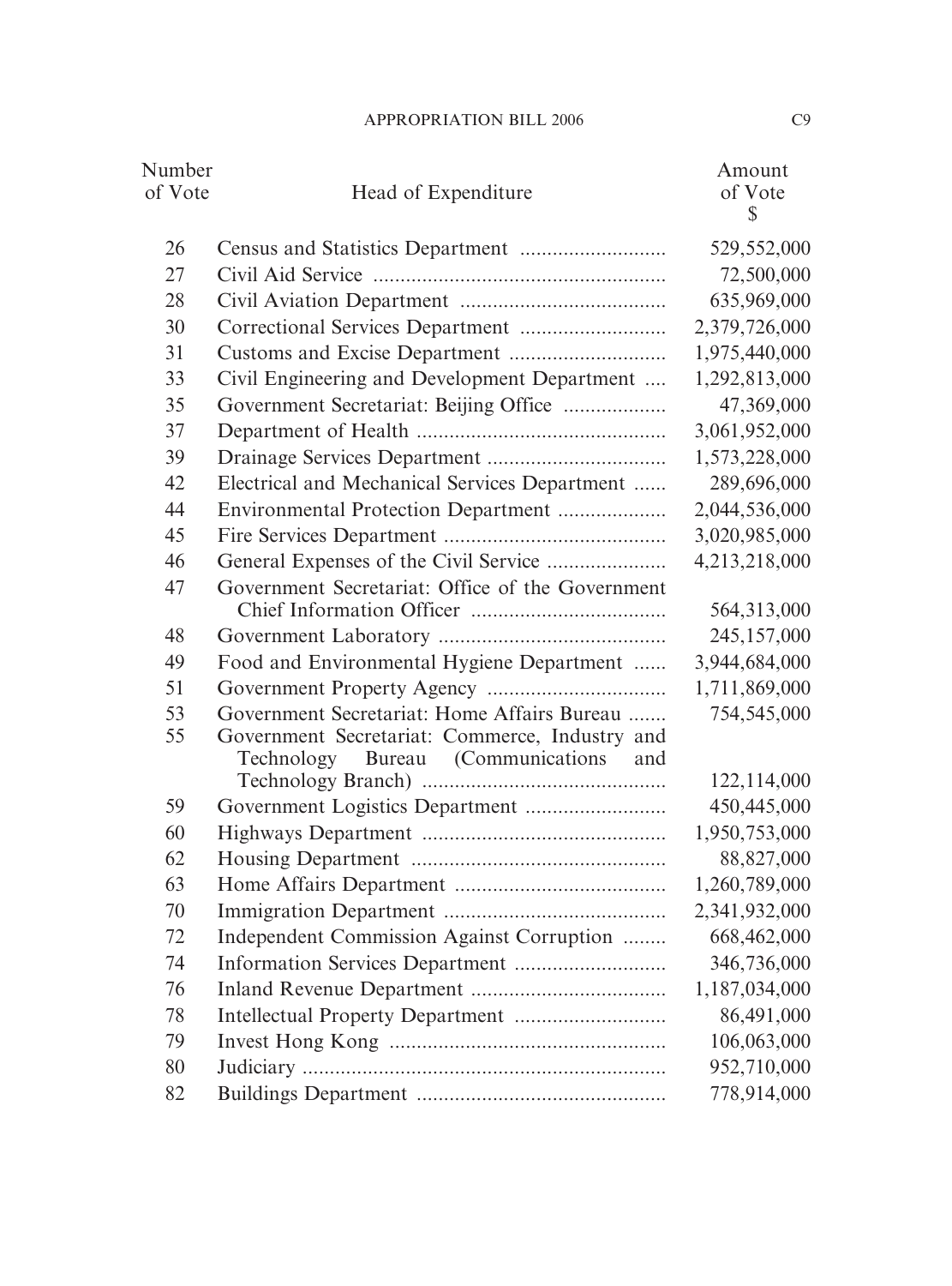| Number<br>of Vote | Head of Expenditure                                                                               | Amount<br>of Vote<br>$\mathbb{S}$ |
|-------------------|---------------------------------------------------------------------------------------------------|-----------------------------------|
| 90                |                                                                                                   | 975,608,000                       |
| 91                |                                                                                                   | 1,606,062,000                     |
| 92                |                                                                                                   | 879,599,000                       |
| 94                |                                                                                                   | 748,491,000                       |
| 95                | Leisure and Cultural Services Department                                                          | 5,027,086,000                     |
| 96                | Government Secretariat: Overseas Economic and                                                     | 296,825,000                       |
| 100               |                                                                                                   | 897,414,000                       |
| 106               |                                                                                                   | 8,520,079,000                     |
| 112               |                                                                                                   | 346,637,000                       |
| 114               |                                                                                                   | 81,252,000                        |
| 116               |                                                                                                   | 130,975,000                       |
| 118               |                                                                                                   | 426,239,000                       |
| 120               |                                                                                                   | 14,172,855,000                    |
| 121               | Independent Police Complaints Council                                                             | 12,700,000                        |
| 122               |                                                                                                   | 11,152,791,000                    |
| 136               |                                                                                                   | 15,511,000                        |
| 138               | Government Secretariat: Housing, Planning and<br>Lands Bureau (Planning and Lands Branch)         | 92,397,000                        |
| 142               | Government Secretariat: Offices of the Chief<br>Secretary for Administration and the Financial    |                                   |
|                   |                                                                                                   | 636,183,000                       |
| 143               | Government Secretariat: Civil Service Bureau                                                      | 386,654,000                       |
| 144               | Government Secretariat: Constitutional Affairs                                                    | 135,667,000                       |
| 145               | Government Secretariat: Economic Development<br>and Labour Bureau (Economic Development           | 928,593,000                       |
| 147               | Government Secretariat: Financial Services and the                                                |                                   |
|                   | Treasury Bureau (The Treasury Branch)                                                             | 185,003,000                       |
| 148               | Government Secretariat: Financial Services and the<br>Treasury Bureau (Financial Services Branch) | 126,419,000                       |
| 149               | Government Secretariat: Health, Welfare and Food                                                  | 28,272,564,000                    |
| 151               | Government Secretariat: Security Bureau                                                           | 124,100,000                       |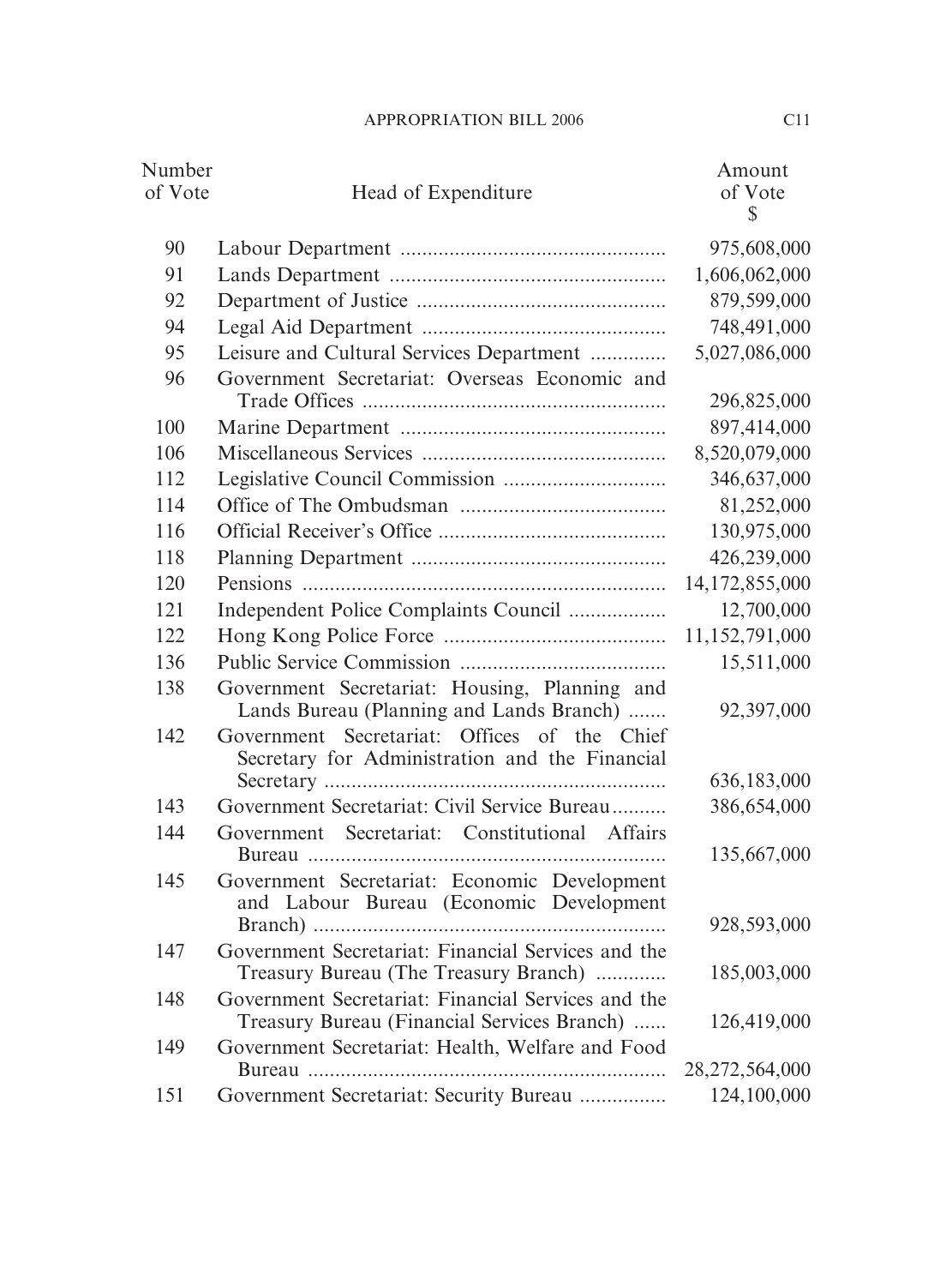| Number<br>of Vote<br>Head of Expenditure                                                                     | Amount<br>of Vote<br>S           |
|--------------------------------------------------------------------------------------------------------------|----------------------------------|
| 152<br>Government Secretariat: Commerce, Industry and<br>Technology Bureau (Commerce and Industry            | 497,268,000                      |
| Secretariat: Innovation<br>155<br>Government<br>and                                                          | 463,305,000                      |
| Government Secretariat: Education and Manpower<br>156                                                        | 34,210,798,000                   |
| Government Secretariat: Environment, Transport<br>158<br>and Works Bureau (Transport Branch)                 | 71,671,000                       |
| Government Secretariat: Environment, Transport<br>159                                                        | 194,519,000                      |
| 160                                                                                                          | 438,886,000                      |
| 162                                                                                                          | 362,882,000                      |
| 163                                                                                                          | 174,083,000                      |
| 166                                                                                                          | 212,290,000                      |
| 168                                                                                                          | 197,374,000                      |
| 170                                                                                                          | 34,278,034,000                   |
| Student Financial Assistance Agency<br>173                                                                   | 3,850,280,000                    |
| Joint Secretariat for the Advisory Bodies on Civil<br>174<br>Service and Judicial Salaries and Conditions of |                                  |
| 180<br>Television and Entertainment Licensing Authority                                                      | 8,650,000<br>96,272,000          |
| 181                                                                                                          | 689,654,000                      |
| 186                                                                                                          | 882,731,000                      |
| 188                                                                                                          | 333,041,000                      |
| 190                                                                                                          | 11,320,070,000                   |
| 194                                                                                                          | 5,116,893,000                    |
| 184                                                                                                          | 210,828,318,000<br>3,516,400,000 |
|                                                                                                              |                                  |